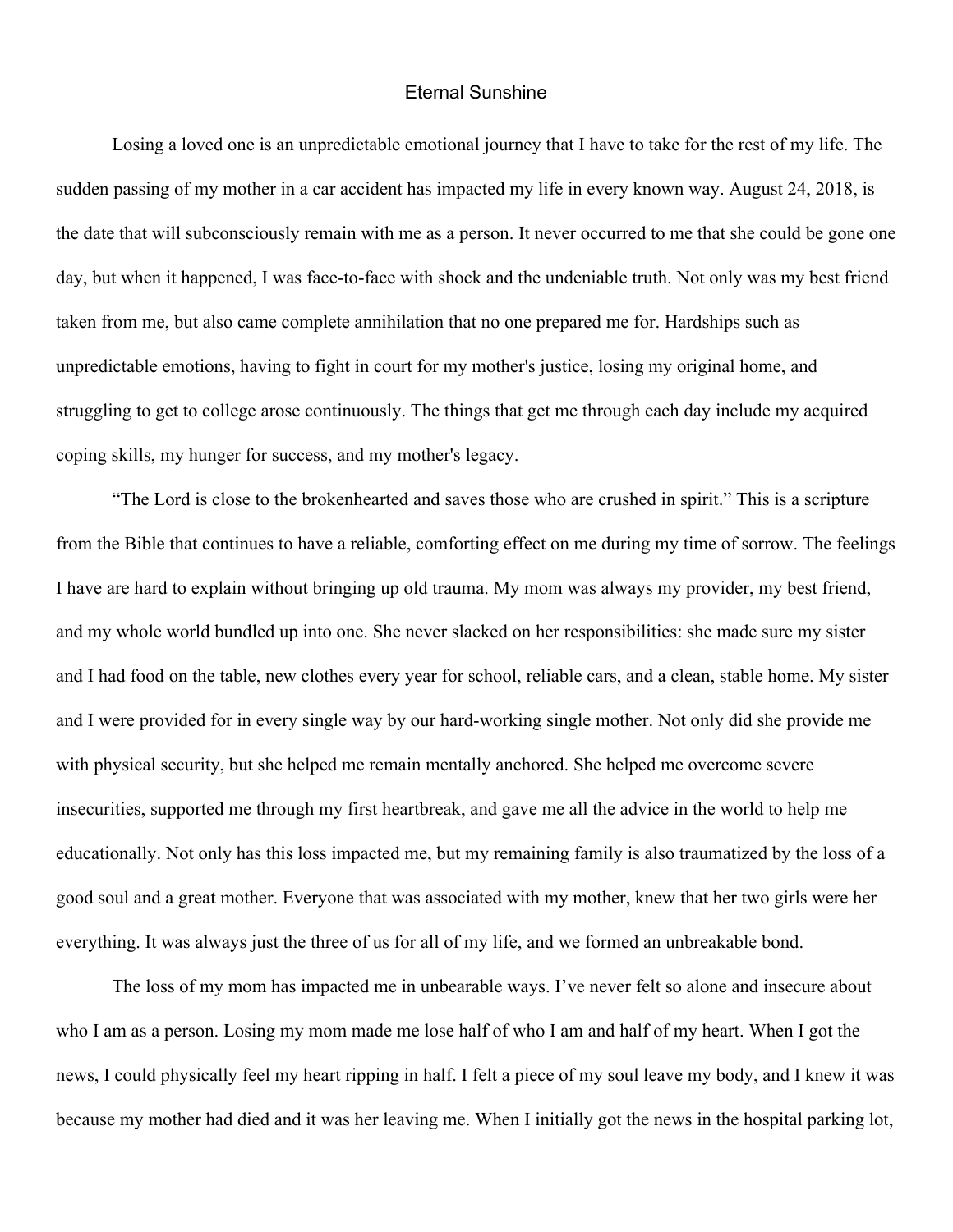I instantly lost control of my legs and fell to the floor exclaiming, " It's not true, it's not true" over and over for what seemed like months.

Not only did I lose my only provider but I also lost my stepfather whom I never thought would react the way he did. He has been in my life for the majority of it, to a point where I saw him as a father due to the absence of my blood-related father. But, after the death of our loved one, he changed for the worse. I found myself locked out of my own home, the house that held years of memories as well as deprived of all my mother's hard-earned possessions. I recall the last time I was able to step foot in my house, I was only able to get the pajamas my mom wore the night before the accident, one dress, and one pair of sandals she always wore. The only other things I have of hers would be what I received when I went to see the totaled car at the junkyard. As I was looking at the blood stains on the seat, deployed airbags, broken windows, I was able to get one hoop earring, one diamond stud, two CD's that she and I listened to together, and one tube of MAC lipstick she wore on her good days. Being in a war with someone that I had much love for causes me even more conflict. I wanted to be able to show people what an outstanding woman Lanika was by showing them her degrees, clothes, and even pictures that were hanging in the house. I felt as if I failed my mom by not being able to get her things from a man that didn't treat her right, and that had made her two girls' lives harder than they should be.

My mom and I had a very close bond; I could tell her everything even to a point where she could predict what I was going to say before it even came out of my mouth. One thing we talked about before was if she ever were to die what we were to do at her funeral. She knew I despised singing in front of anyone other than her and my sister, but she insisted that I sing "At Last" by Etta James. When the day actually came for her funeral service, I was very apprehensive. Not only worried about how I would sound, I was also trepidatious because my stepfather was there, and the simple fact that I had to sing at my mom's home-going. At the end of the song, the amount of pride I had was unexplainable. I felt like I made my mom more than proud one last time and it took everything in me to do what she requested, but I didn't let any trials and tribulations get in between our moment.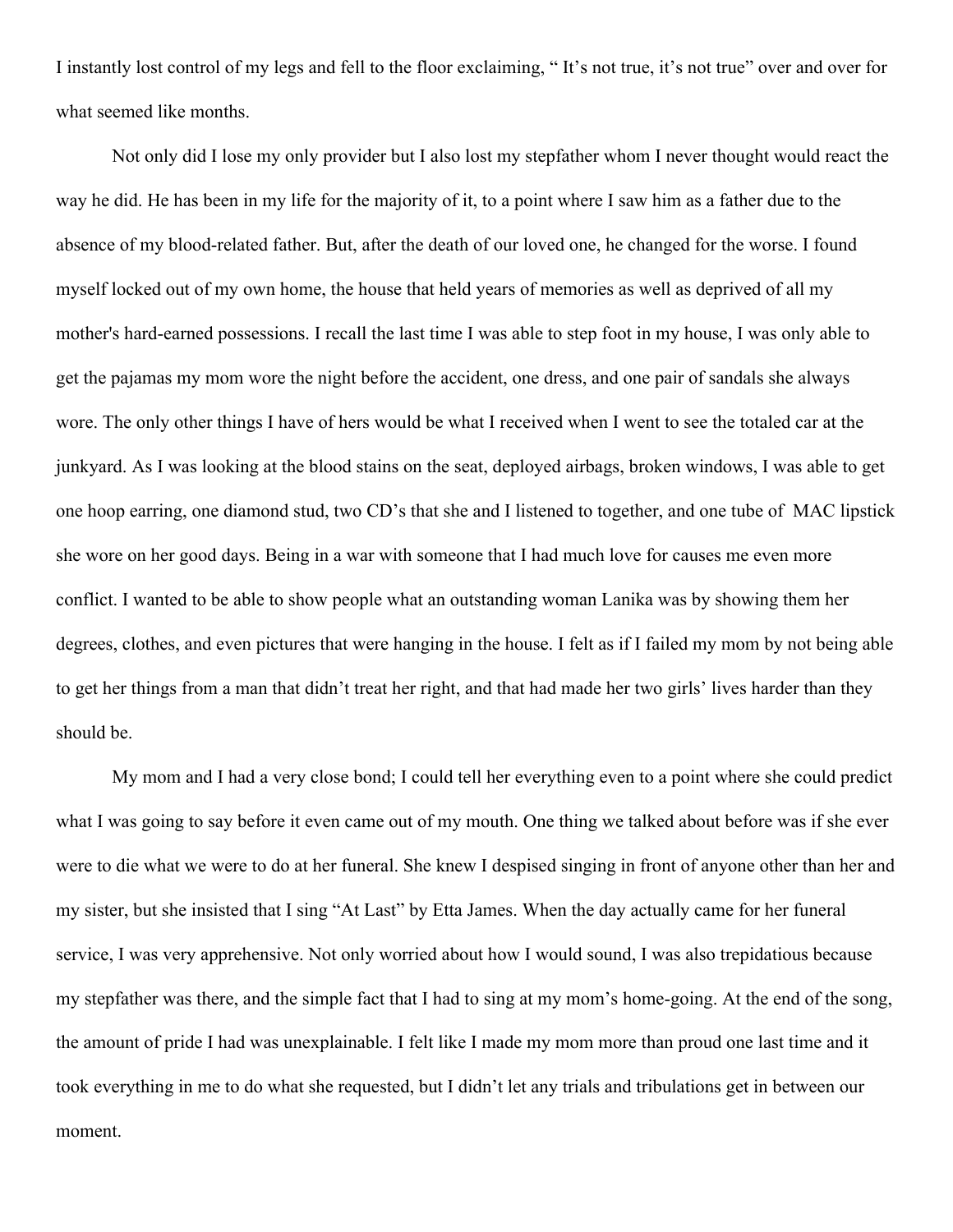Two months later, my great-grandmother, Joaan Alexander passed. Not only did another one of my beloved family members pass, but the services were held at the same church, Loveland, as my mother's. Already dealing with past trauma, as soon as I walked through those church doors, I saw my stepfather. I remember having the most hatred for him to a point where it was taking the upright most energy out of me. At the burying site, I stood at the head of my mom's headstone, and I remembered her advice on forgiveness. I went up to him after not talking for months, knowing he stole my mothers 401K account in mine and my sisters name, stole her checking and savings account money, and locked us out of our own house, and I said, "I forgive you for any known and unknown wrongdoing you've done to me and I apologize for any wrongdoing I've ever done to you prior to my mom's passing and afterward." Even though he tried to make me have pity on him, I said what my mom would have wanted me to as a young mature adult, and I am proud of that. Months before I had felt like I failed my mom, but at the end of that conversation I knew I did right by my mother.

As the months go by I continue to distract myself with academics, as a coping skill, to get my mind off what happened. I take dual enrollment, which involves taking college classes while I am still in high school, not only to challenge myself but to take up a majority of my time also. I am always on the search to further my education. I am on the look for colleges where I can excel. I want to be a psychologist that either works with children that have trauma or with athletes. I want to be able to give back to my people and help them with problems that they didn't know could be helped. Not only do I want to give guidance to these individuals in need, but I want to help contribute to the lack of African-American female psychologists in California. Working with people that went through something similar to me, or even entirely different traumas, would give me great satisfaction. I am a prime example of not knowing what to do when something so tragic happens, but if I can learn about it and apply my learned skills, I can help those in need and give them guidance. By strictly focusing on my academics, I am trying to avoid depression at all costs, and I need to maintain a high grade point average to achieve the goals that I have set for myself, especially since college is coming up soon. I've been through depression before and that feeling of weakness, instability, and melancholy is something I pray I can avoid. Another activity I partake of to distract myself is mental therapy once a week. In therapy, I created a happy